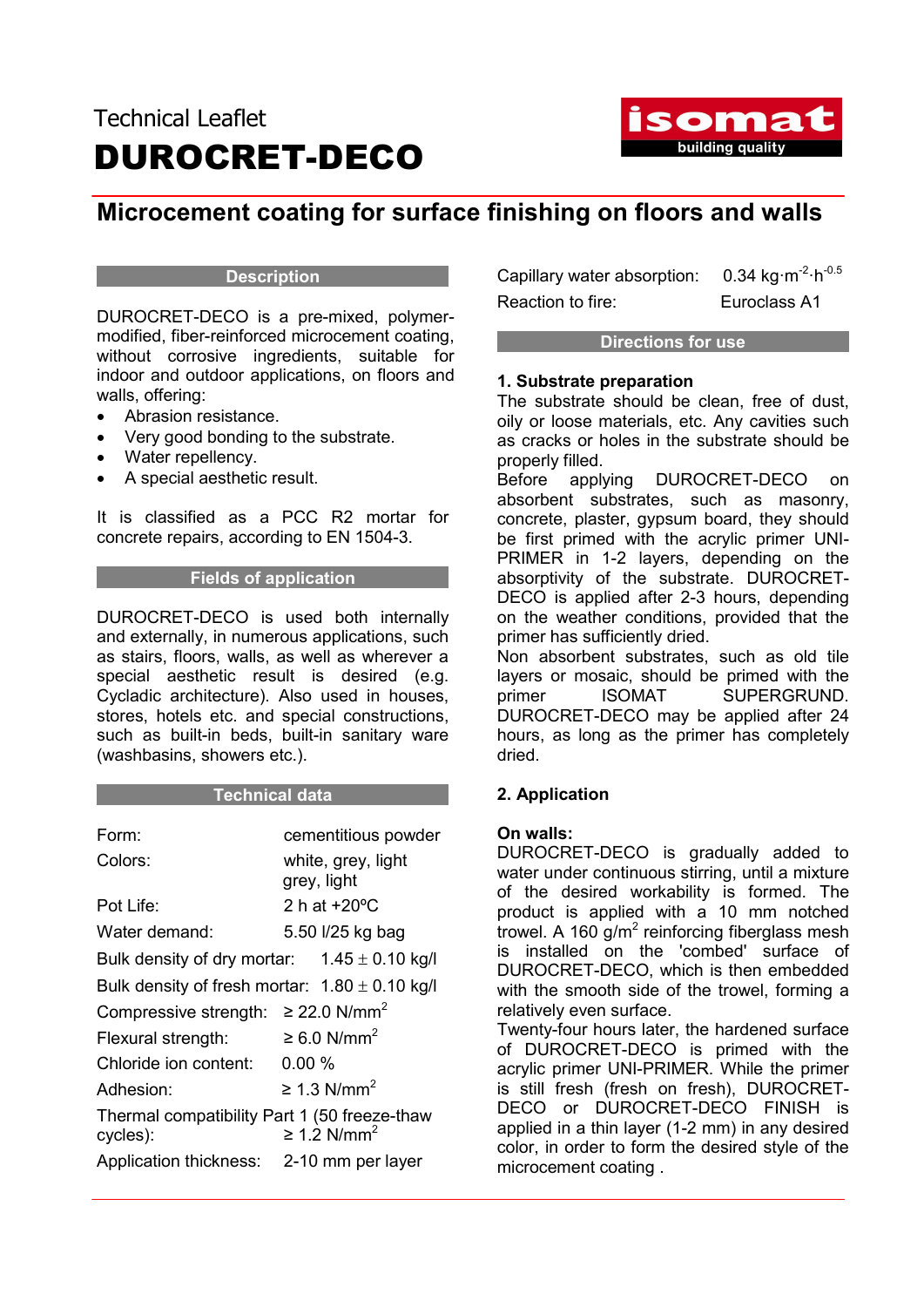#### On floors:

The application is the same as the one on walls - the only difference is that ADIFLEX-B building resin should be added in the mixture, in a quantity of 1-2 kg per 25 kg of DUROCRET-DECO. In that case, the mixing water should be reduced, as much as is necessary in order for the mixture to acquire the desirable workability.

Alternatively, DUROCRET-DECO FLEX, the flexible microcement coating that does not need to be reinforced with resin, may be used instead of DUROCRET-DECO.

On walls made of gypsum board or cement board, DUROCRET-DECO will have to be reinforced with ADIFLEX-B.

One or two days after the application provided that the surface is dry - the protective varnishes may be applied.

#### Coloring DUROCRET-DECO

DUROCRET-DECO is available in 3 readymixed colors (white, grey, light grey). It may also be colored with DECO COLOR highquality inorganic pigments.

DECO COLOR pigments are available in 10 colors and may be combined to achieve an unlimited number of colors. There are 96 combinations indicatively recommended and presented in DECO COLOR SYSTEM, with a lot more potential tones available to the end user.

In order to achieve better mixing, the pigment should be dissolved in the mixing water, before the mortar is added.

It is also possible to add the pigment after the mortar has been mixed with the water, but in that case, it should be thoroughly mixed, in order to avoid uneven coloring of the mortar.

#### Application of the varnish:

The microcement coating is protected with the application of the

polyurethane, solvent-based varnish VARNISH-PU 2K (gloss or satin) or the polyurethane, water-based varnish VARNISH-PU 2KW (satin-mat). The water-based varnish is ideal for interior, poorly ventilated spaces, as it is almost odorless.

VARNISH-PU 2K and VARNISH-PU 2KW are applied with a roller in two layers. The second layer is applied 4-24 hours after the first one, as long as it has sufficiently dried. Consumption: 70-120  $g/m^2$  per layer.

For better distribution of the varnish, it is recommended to dunk the roller in the varnish until it is soaked, then drain it in the paint tray and apply it on the surface.

VARNISH-PU 2K (gloss or satin) generally darkens the surface. In case this is not desirable, it is recommended to combine two varnishes in the following way:

First, the acrylic, water-based varnish VS-W is applied diluted with water (1:1), in one layer at a consumption of 150-200 ml/m<sup>2</sup>.

After 24 hours, the polyurethane varnish VARNISH PU-2K (gloss or satin) is applied in 2 layers. The second layer is applied 4-24 hours after the first one, as long as it has sufficiently dried.

The use of VS-W prevents intense darkening of the surface of the microcement coating, caused by VARNISH-PU 2K.

#### **Consumption**

Approx.  $1.5 \text{ kg/m}^2/\text{mm}$  of layer thickness.

Packaging

25 kg bags.

Shelf-life/Storage

12 months from production date, if stored in original, unopened packaging, in places protected from moisture and frost.